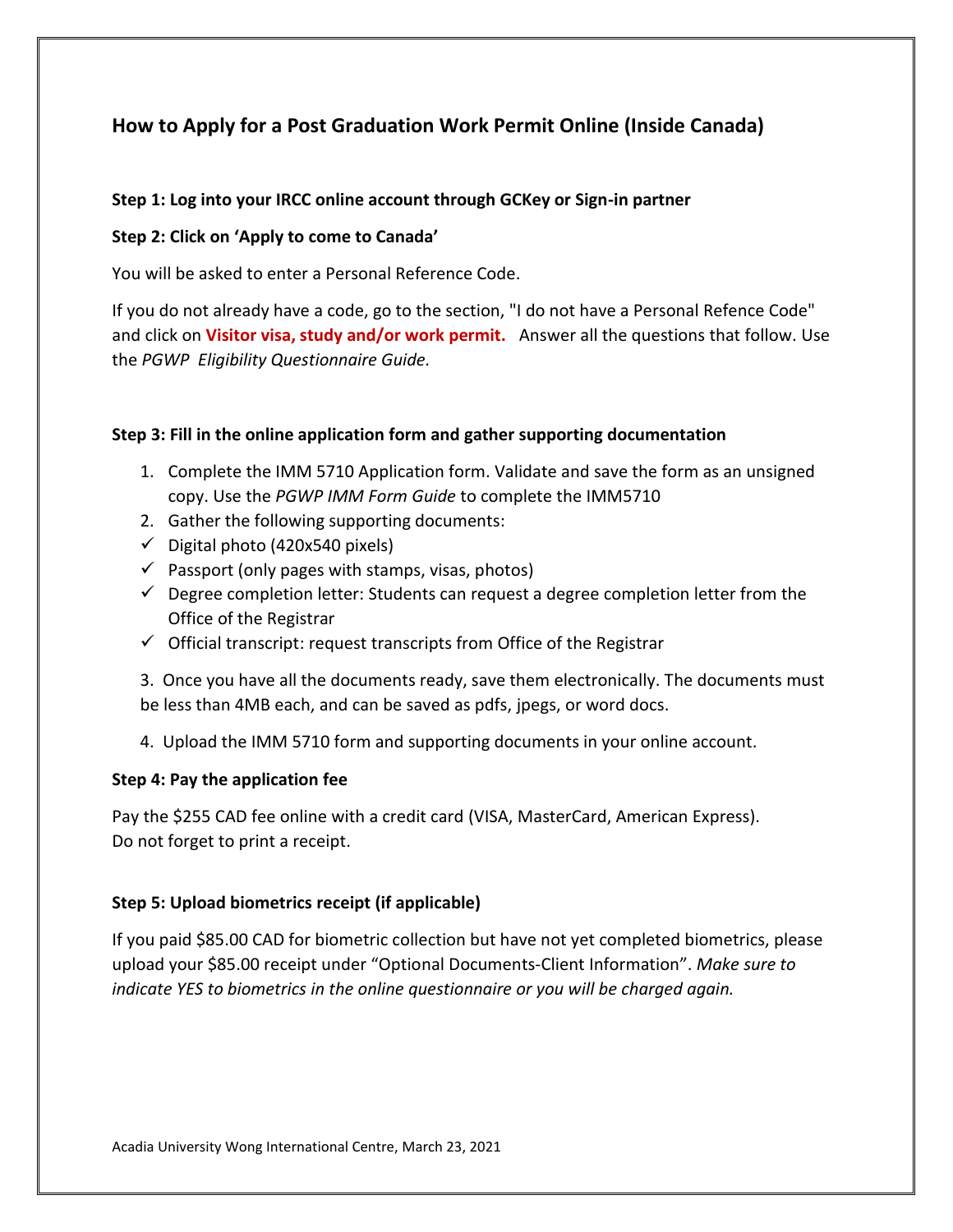#### **Step 6: Submit the application**

Save or print your confirmation of successful transmission for your records.

#### **Important Information**

After you submit your application, Immigration Refugee and Citizenship Canada may contact you for additional documents. If you are contacted, make an appointment with an International Student Advisor to ensure you respond accurately and punctually to the IRCC request.

## **PGWP Challenges**

## • **Not Continuously Full-time Registered**

This includes student who were registered part-time or took a break/leave in studies. You will need to write a letter of explanation, with support documentation if applicable. The letter is uploaded under Optional Documents  $\rightarrow$  " Client Information" *You cannot begin working after applying for the PGWP because you do not meet the full criteria.*

Examples of reasons for leave include but are not limited to the following:

❖ medical illness or injury, pregnancy, family emergency, death or serious illness of a family member, change in program of study within the same institution, outside a regularly scheduled break, dismissals or suspensions (dependent on degree of severity) or postponed program start date (see [Deferred enrollment](https://www.canada.ca/en/immigration-refugees-citizenship/corporate/publications-manuals/operational-bulletins-manuals/temporary-residents/study-permits/assessing-conditions.html#deferred) for more information)

## • **Lost your student status in Canada**

If your study permit becomes invalid or expires you can apply to restore your status as a student and apply for the PGWP at the same time from within Canada.

❖ Restoration of status: For example, you want to apply for a post-graduation work permit, but your study permit has expired.

You can restore your status as a student and apply for a post-graduation work permit, if you're eligible for one. This applies even if it's been more than 90 days since your status as a student expired as long as

- $\checkmark$  you had valid status on or after January 30, 2020, and
- $\checkmark$  your status expired on or before May 31, 2021
- ✓ you're still in Canada
- $\checkmark$  you apply before August 31, 2021.

Payment: apply online for your PGWP and pay the correct fee (\$255), **and**